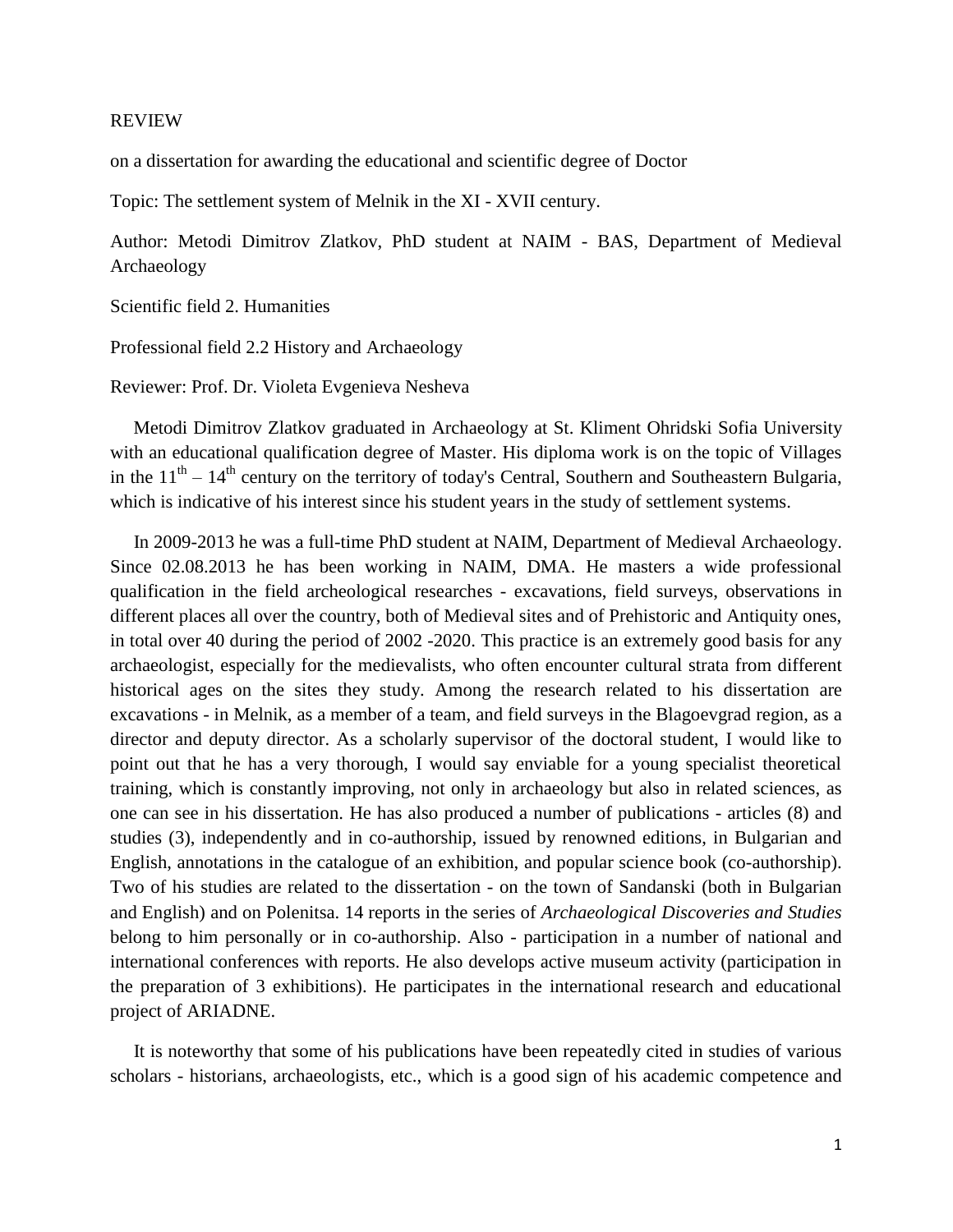quality. All this activity outlines the PhD student as a very active and promising young archaeologist and is a guarantee for a successful academic career in the future.

 The dissertation presented for defense consists of two parts - text and illustrations. The text - 358 pages, contains an introduction, four chapters, a conclusion and a bibliography with 631 titles in Cyrillic, Latin and Greek. The illustrations include 143 maps and figures and five tables covering 117 pages.

 I must immediately say that Metodi Zlatkov took into account almost all the remarks made to him during the internal discussion of the dissertation at an extended meeting of the SAA in NAIM on 16.08.2021, at which he was admitted to defend his doctoral thesis, confirmed by decision of the Academic Board.

 The work fully meets the evaluation criteria set out in the Regulations on the terms and conditions for obtaining scientific degrees and holding academic positions at the National Archaeological Institute with a museum at the Bulgarian Academy of Sciences.

 The **topic** is undoubtedly dissertable and attractive to scientists, both Bulgarians and foreigners. It is especially relevant in recent times and this is reasonably associated on the one hand with the published a number of unknown until 30 years ago documents from the Athos archives and Ottoman registers, and on the other - with new data from archaeological research in the region, stimulated by the intensified work on the preparation of Tabula Imperii Byzantini in the part for the Balkans. The idea of the TIB Project and the way in which the collection of information is postulated are accepted by M. Zlatkov as a standard, which is why in his dissertation he strives to follow them, but critically and in accordance with the scale of his research.

 The **construction** is successful, logical, allowing comprehensiveness and completeness of development, and clarity for the reader. The **presentation** is well-built, in line with the purpose and tasks set by the doctoral student. They are formulated in the Introduction to the dissertation, which justifies the choice of topic and the need for its development, defines the territorial and chronological boundaries of the study, methodology, specifies some terminological problems and makes a physical-geographical description of the region. The aim is "to create the most objective possible reconstruction of the settlement system in the studied spatial and chronological framework, through its reasoned outlining in different time stages and tracking its development and mode of operation." Even here the administrative-political aspect stands out as a leading point in the study of the settlement system. Its center Melnik is considered reasonably, in balance with the villages that are the focus of the presentation.

 Regarding the physical-geographical characteristics of the region - it is quite detailed, justifying and determining the settlement and life in the region for millennia. To this section it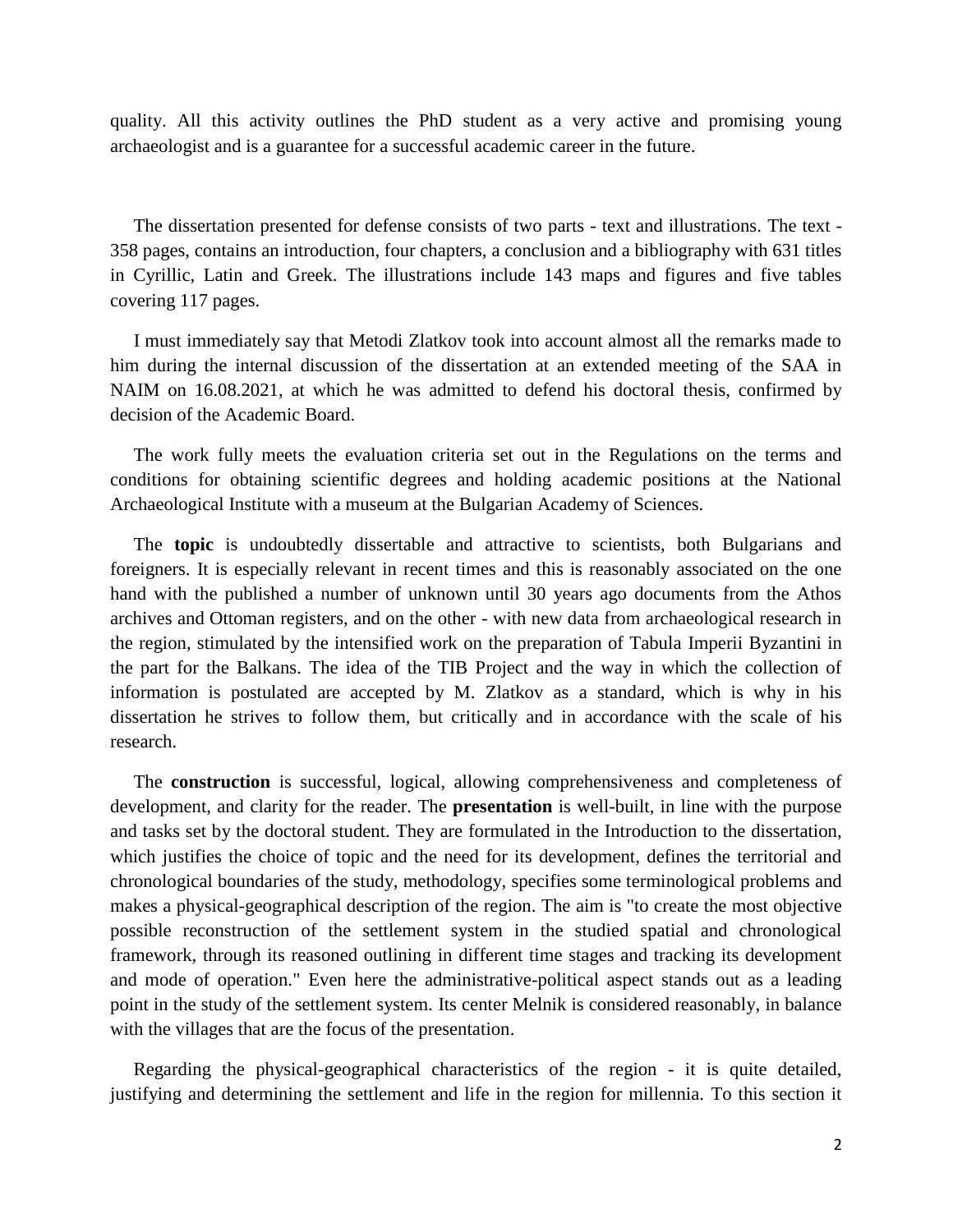would be appropriate to include some information from the documents about the "place Melnik" from the  $14<sup>th</sup>$  c., which are analyzed and interpreted in the literature for this town and apply both to it and to its surroundings. The methodology of the otherwise interdisciplinary research is very well argued. For the first time in the Medieval archaeology, the doctoral student introduces the retrogressive method, quite close to the often employed retrospective method, as the main one, especially in field surveys. That is why he presents it in more detail. Some clarifications have been made in terminological problems, such as town, fortress, village, mesoregional or microregional study.

 **Chapter 1** discusses the studies and the written sources. The first part analyzes the historical and historical-geographical studies. They are carefully and clearly arranged in several groups general studies, research of individual settlements and districts, regional historical research. Naturally, most of the publications refer to Melnik. The second part presents systematically and analytically the archaeological studies and data, pointing out that the data have been acquired through archaeological excavations, field surveys and stray finds. The field surveys are characterized as a priority for the work because they give the largest share of archaeological data for the reconstruction of the settlement network. To the known archaeological sites M. Zlatkov adds a very significant new material, part of which he himself acquired through such surveys, as well as new stray finds from museum depots, discovered during various activities by local residents, which increases the number of the settlements by 24%. The PhD student is also based on data from the local history literature on old temples and consecrated places, according to the model of TIB, and in my opinion this is a very true direction to search, because the archaeological practice knows that temples often have an overlap of time as ancient, as well as Christian, in certain cases even Muslim houses of prayer (the so-called tradition of the place of worship). It is interesting that unlike other regions in Bulgaria, so far in Melnik - both in the town and in its territory, there is no known case of conversion of a Christian church into a mosque, which is one of the indicators on the one hand for the weak Ottoman colonization and Islamization in the region, and on the other - for the strong position of the Melnik diocese as one of the bastions of the Constantinople Patriarchate. The Athos monasteries undoubtedly had also an influence in the preservation of Orthodoxy, four of which were owners of monasteries and their treasures from the  $14<sup>th</sup>$  c. until the late  $19<sup>th</sup>$  - early  $20<sup>th</sup>$  c.

The toponymy, tradition and legends are also a source of information for the study.

 In third place the doctoral student has arranged the written sources, which logically should be together with the historical research as it is with the archaeological ones.

They are diverse and grouped chronologically - written sources from the  $11<sup>th</sup>$  to the  $14<sup>th</sup>$  c., written sources from the Late Middle Ages (centuries should be mentioned in this subtitle), and written sources from the  $19<sup>th</sup>$  - early  $20<sup>th</sup>$  c. Accordingly, these are narrative sources and documents - charters, church acts, epigraphic monuments, for the Ottoman registers - tapu tahrir defters for the 15<sup>th</sup> – 16<sup>th</sup> c. and Jizya registers for the  $17<sup>th</sup>$  – 18<sup>th</sup> c. as well as documents and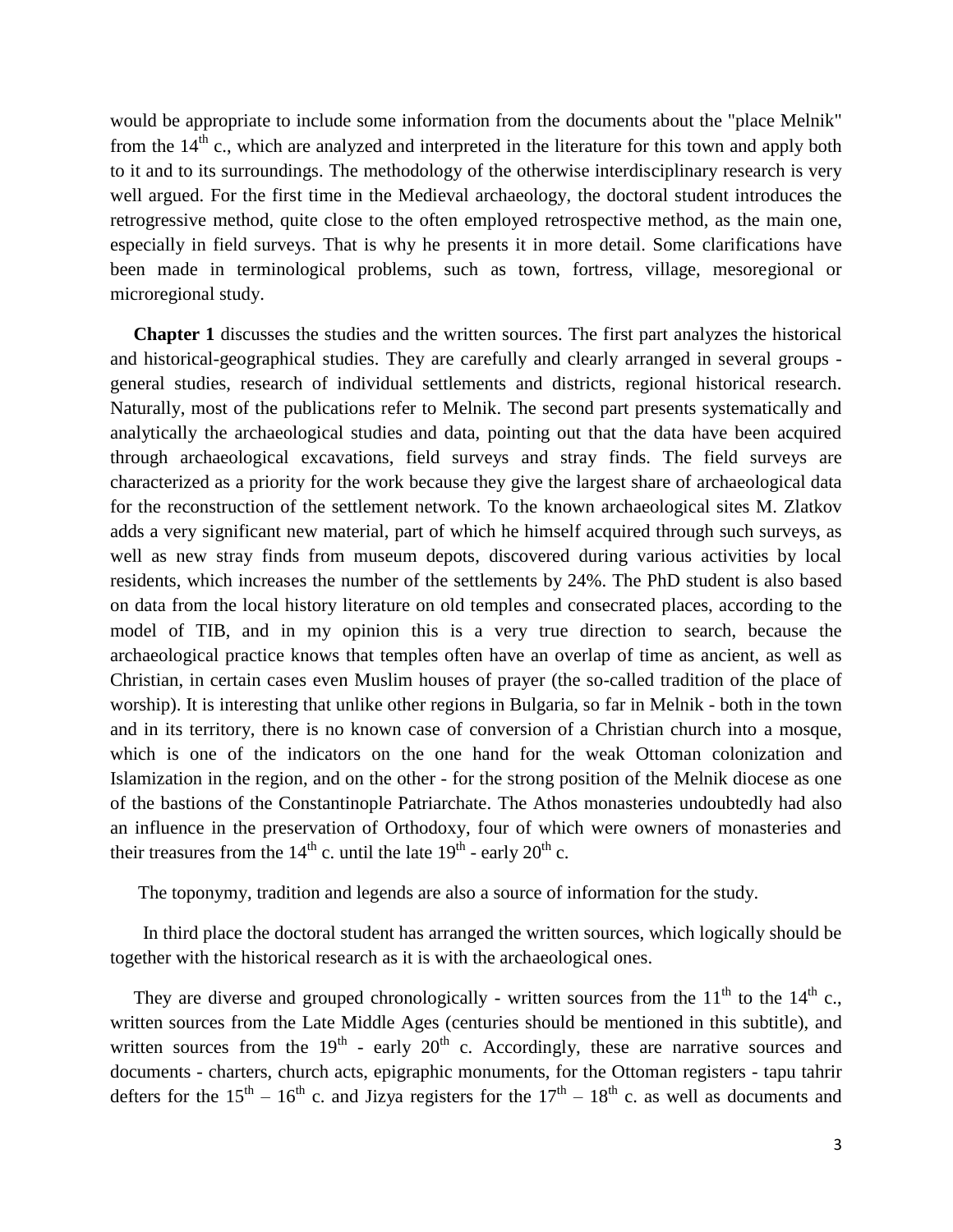works from the late Revival Period. It has been pointed out that three more were added to the published registers, found and partially translated especially for the dissertation on the idea of the doctoral student, which I note as his important contribution. The newly published acts of Vatopedi, volume 3 are not included, because they are still not available in our country.

 This chapter is a figurative mirror of the doctoral student's high literacy and knowledge of the subject and a model of high morals and academic ethics. I especially emphasize that M. Zlatkov is extremely scrupulous to his previous researchers. He evaluates very fairly and tolerantly the contributions of each of them, including in the review of historiography all the works known at the moment, even those that touch very little on the subject, and even some popular scholarly works. Analyzing them, he takes and expresses his own position, which helps to highlight his contributions. I am especially impressed by the deep respect for Boris Tsvetkov, who has made the greatest contribution so far in the research of the settlement system along the Middle Struma River with his doctoral dissertation (1993, published in 2002), for which I was a scholarly consultant. M. Zlatkov is a worthy successor of his work upgrading and modernizing it with innovative methods.

Chapter 2 - Melnik on the political map of the Balkans in the  $11<sup>th</sup> - 17<sup>th</sup>$  century is a historical background of the considered settlement system, which the doctoral student has developed at times in great detail. Here he has an important achievement, which is a very significant contribution to the topic – making a successful attempt to accurately reconstruct the borders of the territory of Melnik region in the administrative units of the various political forces on the Balkans in the  $11<sup>th</sup> - 17<sup>th</sup>$  c., under whose rule the region was.

 M. Zlatkov traces the ethnicity of the population and the processes of Greekization and Islamization. Both of them were naturally related to political events. Concerning the Greekization one should have in mind that during the Middle Ages Melnik was no exception in comparison with other historical towns on the territory of present-day Bulgaria, which were generally multiethnic centers and in which from the  $11<sup>th</sup> - 12<sup>th</sup>$  c. onwards besides Bulgarians, there were also Romaios, Franks, Jews, Armenians and others. Given the attractiveness of Melnik as a very important strategic center in the heart of the Balkans and in the hinterland of Thessaloniki for every Balkan ruler and the cultural heritage left by most of them, I called it "the town of the family of the Balkan rulers." Although they fought with each other for its possession. Melnik was not a Greek town; the myth of this emerged later, during the Renaissance, with the rise of Panelinism. Melnik became one of its centers on the Balkans. Then the number of not the pure Greeks, as far as they lived for centuries together with other ethnic groups, mainly Bulgarians, increased, but of the Bulgarians feeling Greeks because of trade privileges and good education in Greek schools. The two resettlements of Romaios in the town - by Tsar Kaloyan in 1205 and by Theodore II Laskaris in 1255 are an indisputable reality, increasing the number of the Romaios community and becoming a prerequisite for the later Hellenization, but it should be borne in mind that they were no exception in the ruling practice during the epoch. In connection with the Filippopolis resettled by Tsar Kaloyan in 1205, I would like to add something. In almost all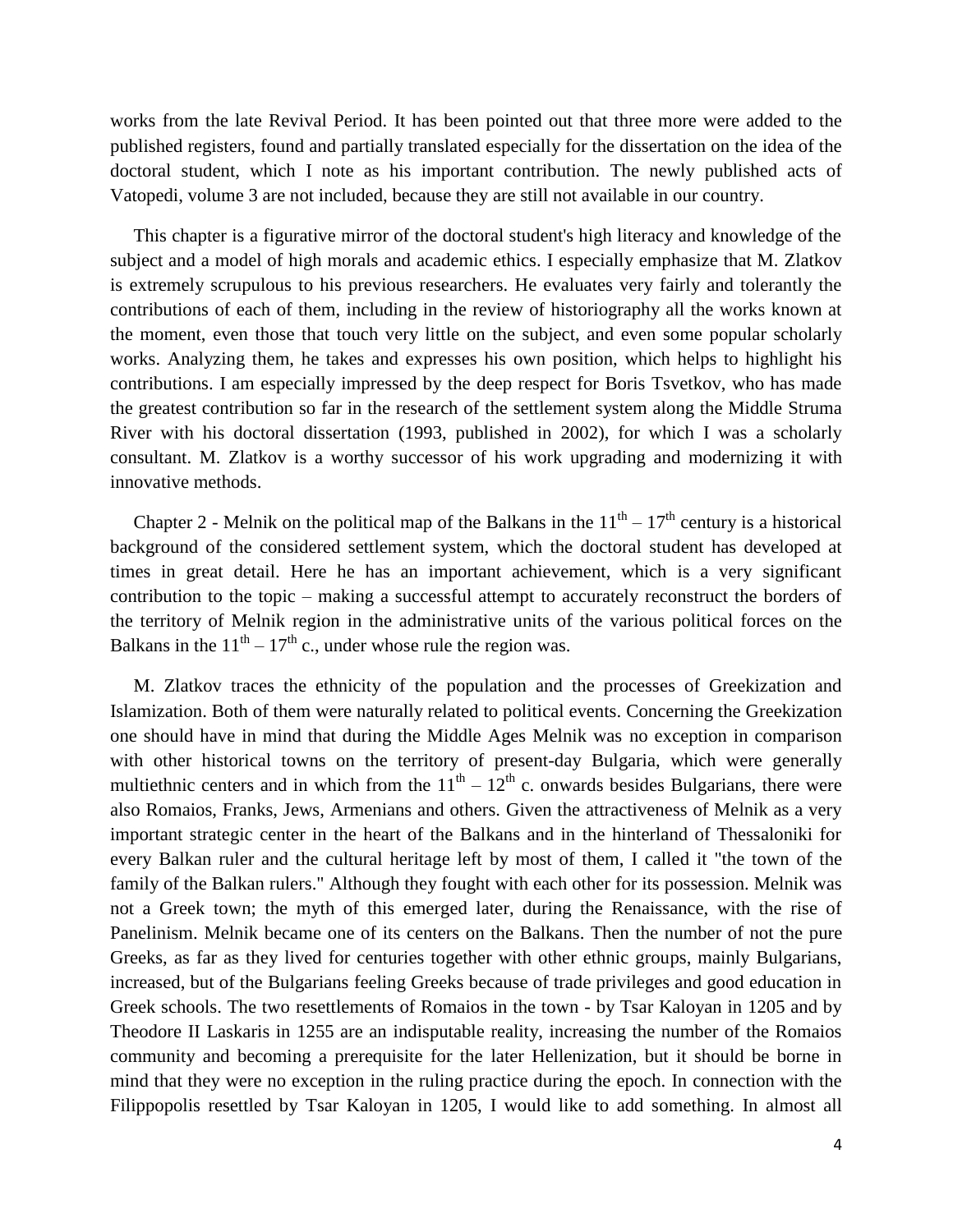studies, there is no doubt that they were Greeks by nationality. Some archeological artifacts (specific construction techniques observed on some sites, as well as red-slip luxury pottery) suggest that there were Armenians among this wave of settlers, and this corresponds to a Greek legend among the old Melnik people about an Armenian nobleman, founder of the Armenia neighborhood that existed in the city until the early  $20<sup>th</sup>$  c.

Chapter 3 - The settlement system in Melnik region in the  $11<sup>th</sup> - 17<sup>th</sup>$  century is the main one in the dissertation and of course the most contributing. In three sections the author considers successively: Melnik region in the  $11<sup>th</sup> - 14<sup>th</sup>$  century, Melnik region in the  $15<sup>th</sup> - 17<sup>th</sup>$  century and Settlement life in the separate areas of Melnik region in the Middle Ages. This chapter the best reveals the ability of the PhD student to analyze and synthesize the data, to refine the facts to a degree that can be considered an example in the professional scholarly community. Here another thing stands out - although the dissertation is in its essence a historical-archaeological study, it seems to be more inclined to historical-geographical works. It is clear that the numerous archaeological materials play a smaller role in the study than the written sources, and this is not surprising - it contains less information. In this chapter M. Zlatkov makes a great contribution to the study of the settlement system thanks to the innovative retrogressive method - through later documents to obtain reliable information about the earlier ones. New substantiated identifications have been proposed for most of the settlements.

 Thus, a correction has been made to the number of villages in the Melnik region known so far - out of nineteen presumed, eleven remain, 9 of which can be identified with villages that still exist today. And this means 82% sustainability of the settlement network in the region from the  $14<sup>th</sup>$  c. to the present day. When the additional information was superimposed by M. Zlatkov, data were obtained for 61 villages and four fortresses in the region of Melnik in the  $11<sup>th</sup> - 14<sup>th</sup>$  c. For the next period he has established that out of a total of 107 toponyms, with a known location were 72, and now he proposes the localization of 105. This allows to make an extremely accurate settlement picture for the  $16<sup>th</sup>$  c., as well as to trace the change in the number and religious affiliation of the population. According to the PhD student, the overall view of the settlement development from the  $12<sup>th</sup> - 14<sup>th</sup>$  to the 19<sup>th</sup> c. shows a great degree of continuity.

 In the next section, sample detailed micro-regional studies (case studies) have been made on 6 separate areas - the town of Sandanski and the villages of Ilindentsi, Sklave, Kulata, Leshnitsa and Polenitsa, demonstrating the potential of the retrogressive method employed. As the doctoral student points out, the information about each area is transmitted through a unified model, which aims to standardize the available geographical, archaeological, written and linguistic data, and their summarization. The creation of this model - an indisputable merit of the doctoral student, was influenced by the developments of TIB, especially by Mihailo Popovic, responsible for the project for the Balkans, to whom, together with the positive assessment M. Zlatkov directs quite in my opinion correct criticism. All six settlements have been studied to the maximum extent possible with the available data and represent independent volumes with a study value of some of them, especially of Sandanski and Ilindentsi, which have formed as micro-regional centers.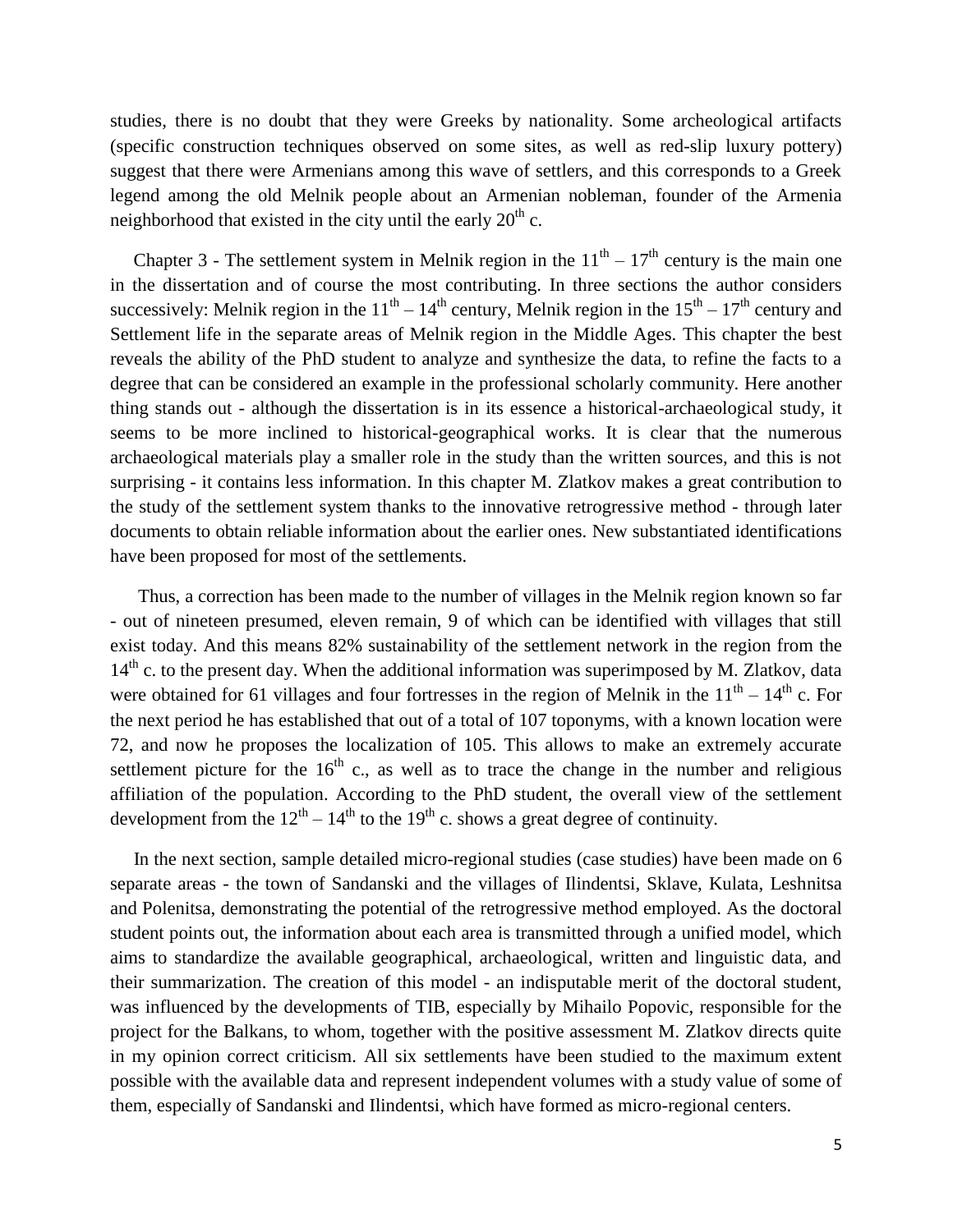The last, fourth chapter is dedicated to the road network in Melnik region. The road system has been completely reconstructed serving as the "backbone" of the settlement system. The Petrich micro-region and its territory are also included. A classification of the individual routes, as well as a very accurate reconstruction of the routes during the Middle Ages and the Ottoman period have been proposed. This chapter also has the value of a work of its own and can be published separately. It contains a lot of data. M. Zlatkov "peeked" personally in every corner of the region, documented it and described the road network as it has not been described so far. Reading, one seems to fall into the past. By the way, this is his approach to the 6 settlements in the third chapter. I have only two minor notes here. A study on the Rhodopes by Todor Spiridonov, which is important for the road network under consideration, has been omitted (*Големият път през Родопите. - Поселишни проучвания, 1992, 1, 7 – 32*). Also - a very important plan of Melnik from 1832 from the Austrian Military Archives in Vienna, which was published first by Nicholas Mutsopoulos (in black and white) and then by me (in colour), with commentary. It holds significant information about the road Nevrokop - Serres, in the section near Melnik, and about the approaches to the city, which were 5 in number, with gates fortified with two towers each. The remains of only three towers are known in three of the approaches, one of which - studied archaeologically, was mentioned by the doctoral student, but without being related to the image on the map. Another gate is mentioned in a commentary by the publishers of one of the Vatopedi documents.

 The conclusion is short and clear. It convinces us by presenting and summarizing the results that the research conducted by the doctoral student was necessary not only because of the new empirical material - written sources and archeological data, which became known after the study of the settlement system in the region along the Middle Struma River by Boris Tsvetkov, but also for the updating of the topic. His work is a qualitatively new stage in research on the subject, an innovative form in line with modern academic requirements. This is an entirely new attempt to reconstruct the settlement life in the defined region, which, of course, is based on the achievements of previous researchers.

 The bibliography, which covers as many as 60 pages, is very impressive. It is a proof of the excellent knowledge of the doctoral student. It contains two sections - sources (published and unpublished) and studies, respectively in Cyrillic, Latin and Greek. Electronic resources are separated. A list of maps and cards from the Archaeological Map of Bulgaria, some compiled by Metodi Zlatkov is also included. I would say this is a sample bibliography.

 The illustrations to the dissertation are very valuable; they are for the most part the work of the doctoral student, his contribution to the research on the topic. Contribution and indisputable merit are the maps, tables, photos and other illustrative materials compiled by him and attached.

 The **Abstract** is a summary of the dissertation and fully meets the requirements established in practice for this type of publication. A reference to the PhD student's contributions and a list of his publications, which I discussed at the beginning of this review, are attached to it. I consider